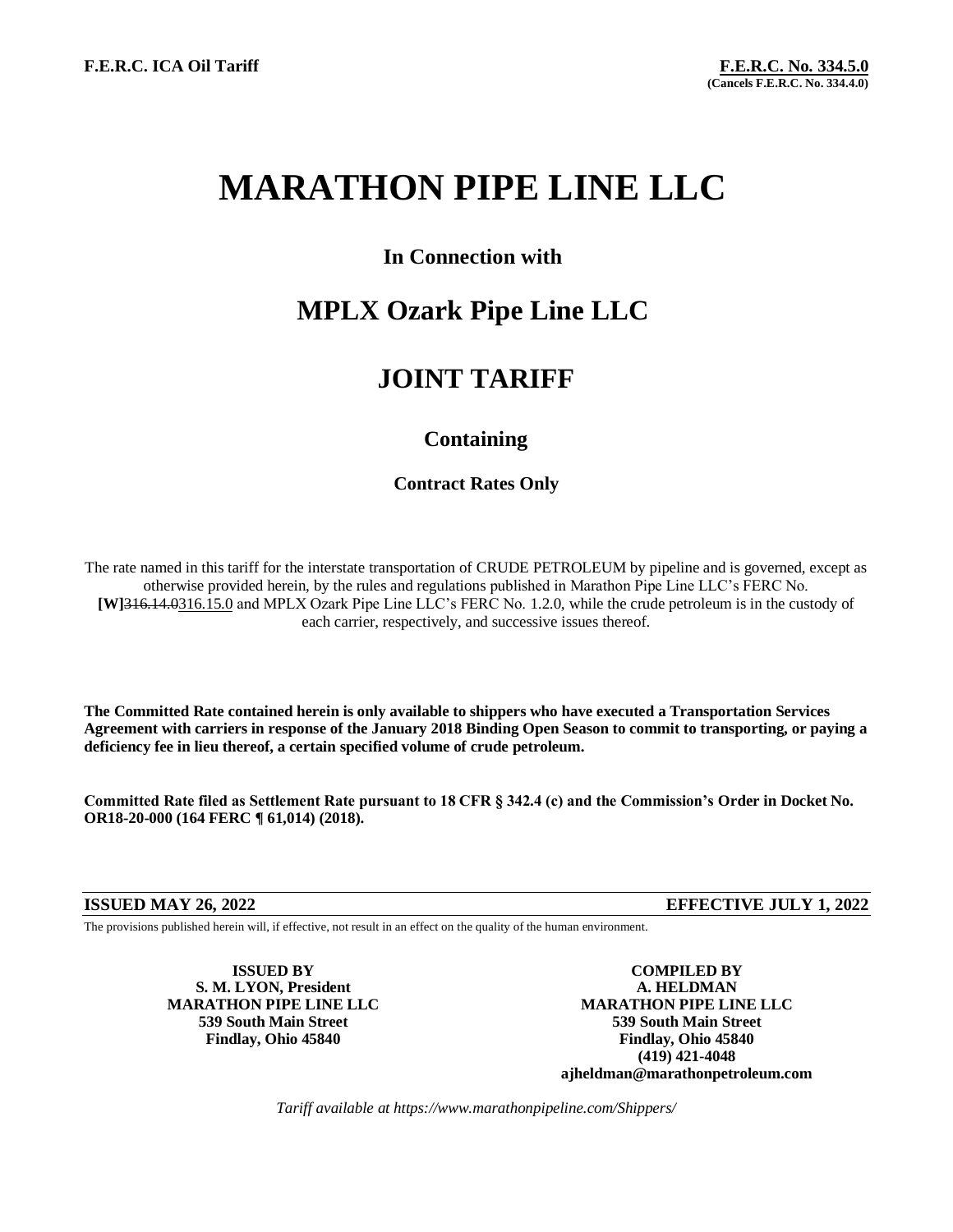#### RATES IN CENTS PER BBL.OF 42 U.S. GALLONS

| <b>FROM</b>                                | TO                                  | <b>COMMITTED RATE</b> |
|--------------------------------------------|-------------------------------------|-----------------------|
| <b>CUSHING, OKLAHOMA</b><br>(Payne County) | PATOKA, ILLINOIS<br>(Marion County) | $\pi$ 175.09 (1) (2)  |

(1) The Committed Rate contained herein is for premium service and is only available to shippers who have executed a Transportation Services Agreement with carriers in response of the January 2018 Binding Open Season to commit to transporting, or paying a deficiency fee in lieu thereof, a certain specified volume of crude petroleum.Committed Shippers will pay committed rate as obligated under their executed Transportation Services Agreement. If for any reason a Committed Shipper requests delivery of its Crude Petroleum to a point upstream of the destination point specified in this tariff, the Committed Rate specified herein, as well as the terms of the Committed Shipper's Transportation Services Agreement, shall still apply to the movement of the Committed Shipper's Crude Petroleum.

- (2) For shippers who wish to move crude petroleum on an uncommitted basis, nominations may be made under each carrier's local tariffs:
	- For Cushing, OK to Wood River, IL with MPLX Ozark Pipe Line LLC as carrier:
		- o Rates Tariff: F.E.R.C. No. **[W]**2.8.02.9.0 and subsequent issues thereof
		- Governing Rules and Regulations Tariff: F.E.R.C. No 1.2.0 and subsequent issues thereof
	- For Wood River, IL to Patoka, IL with Marathon Pipe Line LLC as carrier:
		- o Rates Tariff: F.E.R.C. No. **[W]**323.19.0323.21.0 and subsequent issues thereof
		- o Governing Rules and Regulations Tariff: F.E.R.C. No. **[W]**316.14.0316.15.0 and subsequent issues thereof

#### **Item No. 1 – Viscosity Surcharge**

In addition to all other charges for transportation for Committed Shippers hereunder:

- The committed volume of crude petroleum moving through Cushing, OK to Wood River, IL having a viscosity greater than 55 Saybolt Universal Seconds (SUS) at 100 degrees Fahrenheit (100°F) shall be subject to an additional charge of **[I]** 23.92 cents per barrel for 100 SUS units or portion thereof in excess of 55 SUS.
- The committed volume of crude petroleum moving through Wood River, IL to Patoka, IL having a viscosity in excess of 55 Saybolt Universal Seconds (SUS) at 60 degrees Fahrenheit (60°F) shall be subject to a surcharge of **[I]** 1.74 cents per barrel for 100 units or portion thereof in excess of 55 SUS.

#### **Item No. 2 – Deductions**

With respect to barrels moving from Cushing, OK to Wood River, IL, a loss allowance of 0.2% will be applicable, per MPLX Ozark Pipe Line LLC F.E.R.C No. 1.2.0, Rule 70, Option 1, and subsequent issues thereof.

#### **Item No. 3 – Apportionment when Nominations are in Excess of Facilities Exceptions to the governing Rules & Regulations published in Marathon Pipe Line LLC's FERC No. [W]316.14.0 316.15.0 (Item No. 11) and MPLX Ozark Pipe Line LLC's FERC No. 1.2.0 (Item No 75):**

When there shall be nominated to carrier for transportation more crude petroleum than can be immediately transported, based on the capacity of the system or any line segment thereof, the following proration policy will apply:

#### **I. Definitions**

"Committed Shipper" means any shipper that has executed a TSA to commit to transporting, or paying for the transportation of a specific minimum volume of crude petroleum. Committed Shippers will have priority service in exchange for a premium rate. Committed Shippers will be treated as an uncommitted shipper for any nominations in excess of its Monthly Committed Volume.

"Monthly Committed Volume" with respect to a Committed Shipper, is the minimum monthly volume requirement of Crude Petroleum set forth in their TSA.